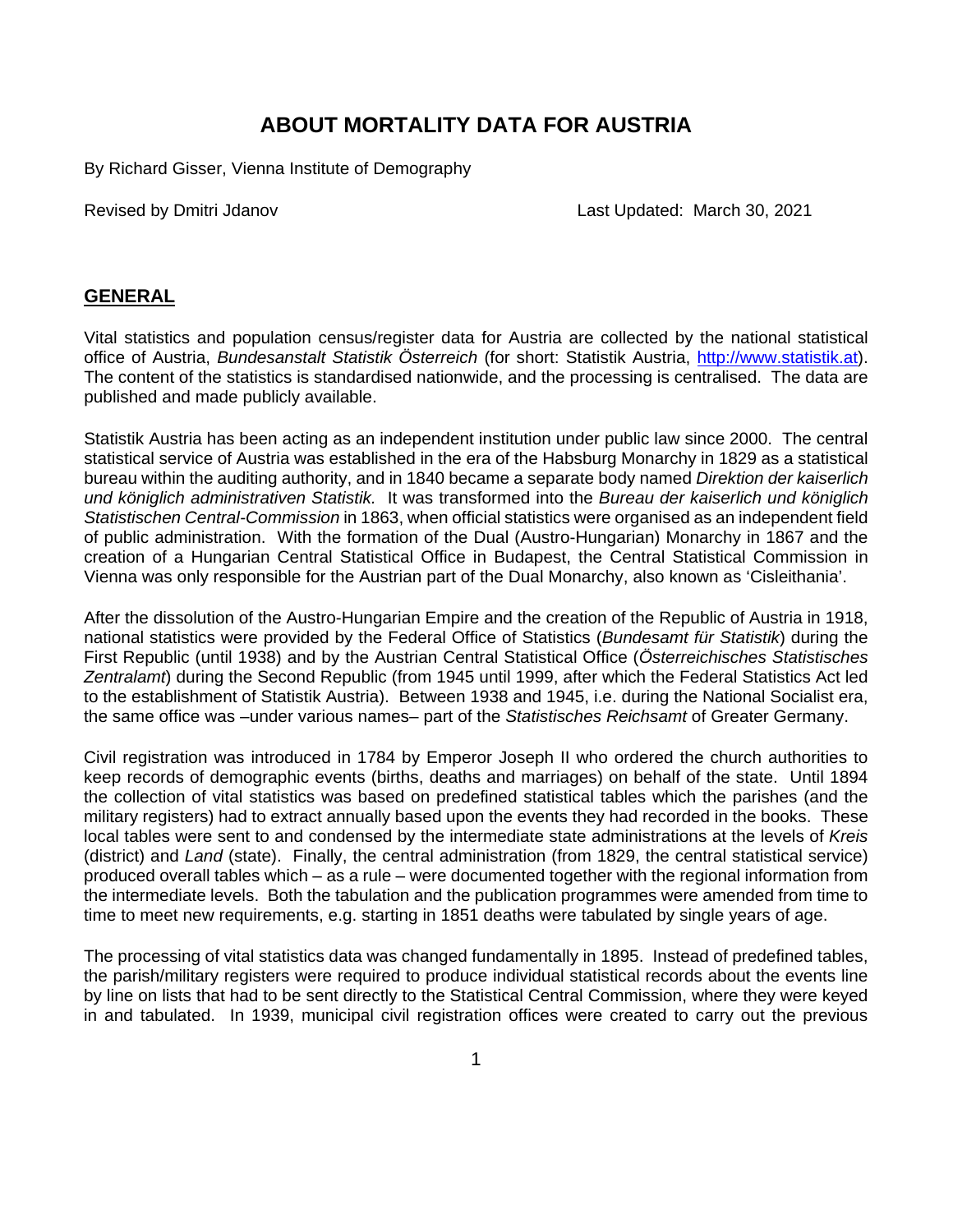functions of the parish and military registers, and the statistical reporting changed from one register line per event to one statistical bulletin (form) per event.

## *Source of Data*

Raw data on deaths, population and births since World War II used for the HMD came from Statistik Austria, either from published volumes or from unpublished tables. Vital statistics data are published in the annual *Natürliche Bevölkerungsbewegung im Jahre (1951-74)* and its successor *Demographisches Jahrbuch Österreichs (1975 ff.).* The latter also contains population stock data from censuses, inter-censual estimates and revisions, and from the population registry (POPREG, starting in 2002). Detailed results of the decennial censuses are to be found in special multi-volume publications, e.g. *Volkszählung 2001.* 

### *Specific Episodes in Austria's Demographic History*

The most severe episodes of excess mortality in the 20<sup>th</sup> century were World War I (from August 1914 to November 1918), the Spanish influenza epidemic (1918-19), World War II (from September 1939 to May 1945, with almost negligible war losses until June 1941), and infant mortality in 1945, which at 16% was twice that of the surrounding years.

Military deaths during World War I pertaining to the population of present-day Austria are estimated at 190,000 men including missing soldiers who never returned. For World War II the corresponding official estimate dating from the 1950s is 247,000. More recently, the World War II military losses of Austria have been determined at 260,749. Whereas the World War I and World War II military deaths are excluded from the official time series, those of the Spanish influenza of 1918-19, as well as 'collateral' civilian deaths during World War II, are included. The latter comprise 24,000 civilians killed in war operations (mainly strategic bombing).

In the 19<sup>th</sup> century, after the Napoleonic period, wars had only minor effects on mortality. Cholera epidemics, by contrast, were very deadly, causing excess mortality several times in the pre-transitional period: 1832, 1836, 1849, 1855, 1866 and 1873. Another peak was caused by the 1847 famine.

Austria in its present boundaries was the core area of the Austrian (later Austro-Hungarian) Monarchy. Containing the capital city, Vienna, it attracted steady flows of (internal) migrants, many of whom were non-German speaking and non-catholic. Between 1819 and 1913 the number of migrants represented around 1.4 million people or 35% of the total population growth. After the collapse of the Austro-Hungarian Monarchy many foreign-language speakers left for the newly established successor states, whilst a substantial number of German-speaking Austrians re-migrated to the new Republic. In the 1920s and 1930s Austria became a country of emigration. The *Anschluss* in 1938 brought an influx of functionaries from Germany. Many Jews were able to emigrate to the West and to Palestine, thus escaping deportation and extermination. In 1939, German-speaking people of South Tyrol had to choose between Germany and Italy; of those who opted for Germany, a number remained in Austria. Forced or slave labourers, mainly from Eastern Europe, were employed on Austrian territory during the war. At the end of World War II and thereafter, about a million refugees and displaced persons, both German- and foreign-speaking, came to Austria, but only a minority could be absorbed. Since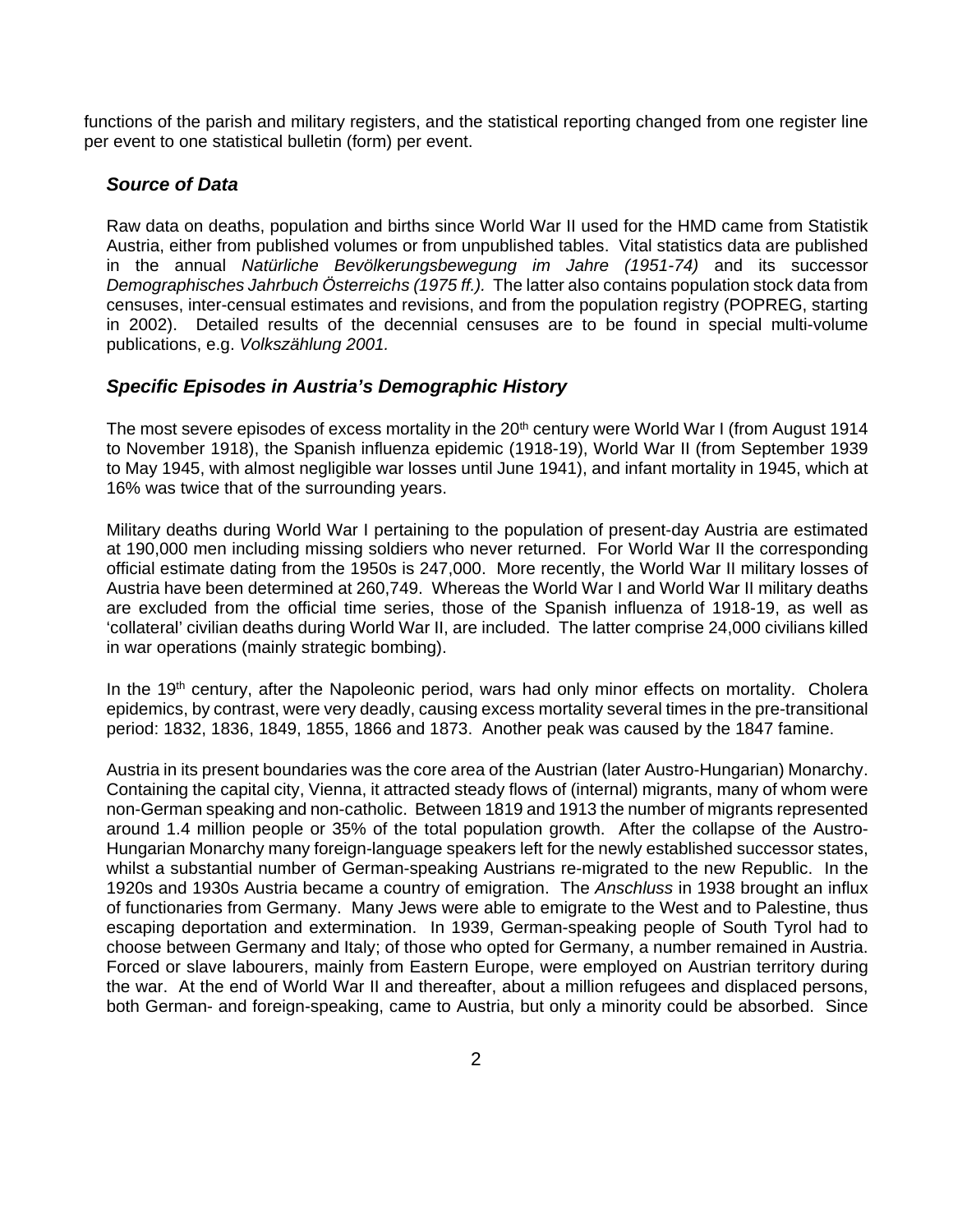the 1960s, Austria has again become a country of immigration. Three distinct waves of net inmigration have been experienced so far: 1967-1973, 1988-1993, and 2000 onwards.

The annual number of births increased until 1902; since then it has been decreasing. During World War I it fell considerably. Some catching-up was seen during 1920-24, but immediately after this the number of births fell again to half of its pre-war level, reaching the lowest level of fertility in the world. Many births were postponed and then took place after the *Anschluss*: the number suddenly increased by about half in 1939-41. A post-war baby boom took place in Austria from 1955 to 1969. It was followed by a steep fall in the number of births, of almost one third over only seven years.

### **TERRITORIAL COVERAGE**

There has been no significant territorial change in Austria during the period covered by the Human Mortality Database.

The present territory of Austria dates back to 1922. In November 1918 the German-speaking deputies of the *Reichsrat,* the Parliament of the Austrian part of the Dual Monarchy, declared their constituencies to form the new Republic of German Austria *(Deutschösterreich)*. As a result of the Treaty of Saint-Germain-en-Laye of September 1919, however, Austria transferred some parts of its territory to neighbouring countries. The most important changes in this respect were the transfer of South Tyrol, Southern Styria and the *Sudeten*-German areas to Italy, Yugoslavia and Czechoslovakia, respectively. Carinthia and Lower Austria ceded minor parts of their territories.

On the other hand, in the Treaty of Trianon of June 1920 it was decided that Austria would obtain the adjacent German-speaking area of Western Hungary. The annexation of this area, called *Burgenland*, lasted until 1922. Hence Austrian statistics from this period exclude *Burgenland*.

The current territorial boundaries of Austria were first in place during the First Republic (until March 1938), then again in the first year after the *Anschluss* as *Land Österreich* or *Ostmark*, and again from April 1945 onwards, when Austria was reconstituted as the Second Republic. In the intervening periods, whilst Austria was a part of Greater Germany, the territory was enlarged twice. In 1939, after the destruction of Czechoslovakia, several German-speaking districts of Southern Bohemia and Southern Moravia, as well as *Engerau* (*Petržalka* borough of Bratislava) were annexed; another enlargement came into effect in 1941 after the destruction of Yugoslavia. Therefore the mostly unpublished data for the years of World War II must be adjusted to represent modern Austria.

### **DEATH COUNT DATA**

#### *Coverage and Completeness*

Since 1934, data on deaths have been based on the *de jure* population, i.e. the place of last residence of the deceased. For 1934-1950, the national totals include a few cases for which the deceased's place of residence was abroad (as was the case previously, when death data were based on *the de*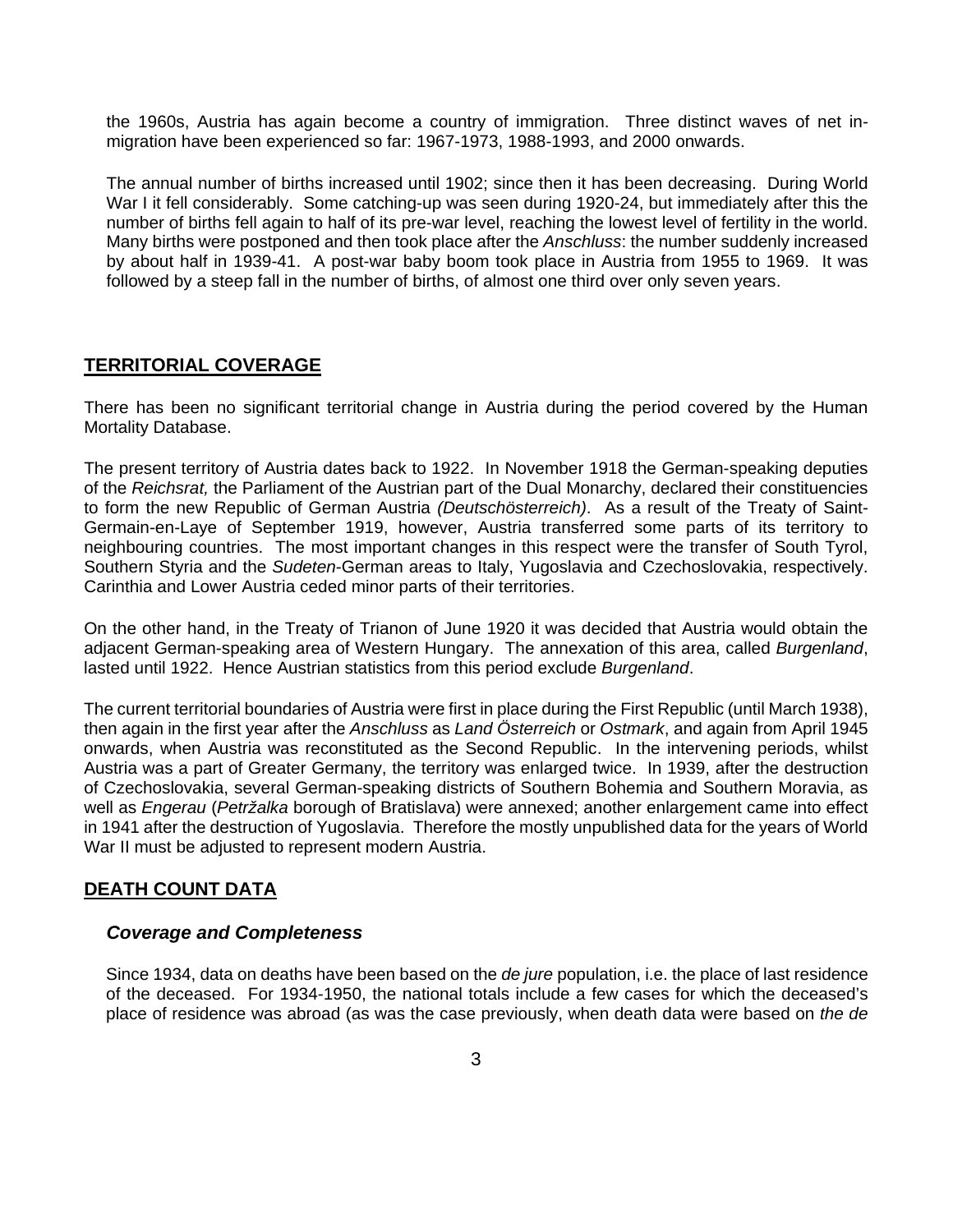facto population). Since the 1950s, deceased persons whose last usual place of residence was abroad have been omitted from mortality statistics.

Due to the territorial principle of vital registration, deaths of the resident population occurring abroad are not included in Austrian mortality statistics. The effect of this omission is not yet known. At present the possibilities for addressing this issue are being considered as part of the efforts to harmonise European health statistics.

Except for the issues mentioned above, the degree of completeness seems to be high enough to rank Austrian mortality statistics in the high quality segment.

#### **POPULATION COUNT DATA**

#### *Coverage and Completeness*

Since the first classical census of 1754, throughout the second half of the  $18<sup>th</sup>$  century and the first half of the 19<sup>th</sup> century, census-type 'conscriptions' of the population were carried out and updated in Austria. These occurred at frequent intervals, and were conducted for military, taxation and religious purposes.

The first attempt at taking a modern population census was made in 1857. It suffered, however, from the fact that tabulation was limited to the indigenous population *(einheimische Bevölkerung)*. The next census, undertaken in 1869, which referred to the total present-in-area population *(ortsanwesende* or *anwesende Bevölkerung)*, is therefore considered to be the first truly modern census. This was followed by decennial censuses in 1880, 1890, 1900, 1910, and 1920/23.

Although in previous censuses (1900 and 1910) the concept of *de jure* population had started to be used in some tables, the *de facto* concept continued to be employed in the standard tabulations until the 1920s. The final transition to the *de jure* concept of resident population, or *Wohnbevölkerung*, took place in the 1934 census. Censuses were then conducted in 1939, 1951, 1961, 1971, 1981, 1991, and 2001. With the last of these the series of traditional population censuses came to an end. Censuses are now being replaced by register-based statistics (test census 2006, full census 2011). Both the 2001 census and the register counts are based on the *de jure* concept of main or principal residence *(Hauptwohnsitz)* that was introduced in the Austrian constitution in 1994 in order to replace the concept of ordinary residence.

The definitions of the resident population are in line with international (UNECE-Eurostat) recommendations. Citizenship, or legal nationality, is not a criterion for inclusion or exclusion. Hence, no specific group, such as foreign workers with permission to stay, is excluded from the population (except, of course, for the allied occupation forces from 1945 to 1955).

Completeness of the census counts has not been a major issue in Austrian censuses, in contrast with the associated problem of regional distribution within the country. There has been no tendency towards net census undercount. On the contrary, people with more than one living accommodation,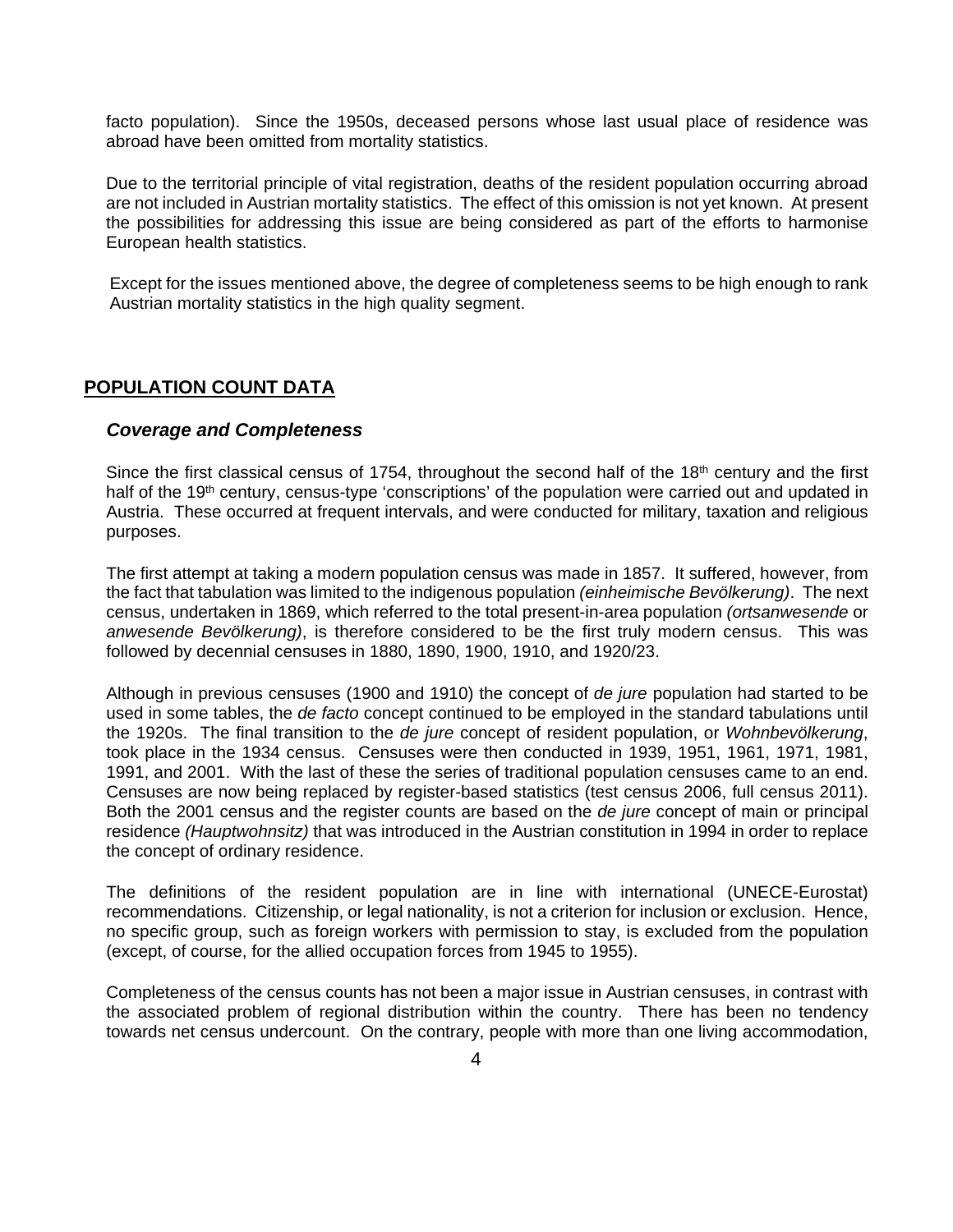such as students, commuters, and holders of secondary homes, were especially followed up by the local census staff in the era of ordinary residence. Thus local authorities aimed at optimising their counts for fiscal and other political-administrative reasons. However, the Austrian Central Statistical Office implemented measures for avoiding double counts. These obligations were confirmed by the Constitutional Court.

#### *Annual Population Stocks*

Every quarter since 2002, current updates of population by sex, single years of age, and citizenship for regional subdivisions have been available from the statistical population register POPREG. Until 2001, annual (and quarterly) estimates of population by sex and single years of age were based on the last preceding census and subsequent vital statistics (as well as naturalisation statistics starting in 1981 to extend population stocks to major citizenship categories). Due to the lack of statistics on current migration flows before 1996, the annual net migration component of population change had to be estimated using stock and flow data from various sources. The closing error which was revealed at the next census was not simply accepted at face value, but rather the annual estimates of net migration and thus also the population figures for the years between the censuses were regularly revised. For calculating appropriate rates, it is therefore imperative to consult the most recent revisions even when dealing with periods in the past. The last revisions were made by Statistik Austria for the period 1982-2001 (extensive) and that of 2002-2006 (minor). In 2013, Statistik Austria made a revision for the period of 2007-2012 (minor).

## **BIRTH COUNT DATA**

#### *Coverage and Completeness*

Data on births were based on the *de facto* population until 1925, i.e. statistics were by place of birth. Since 1926 they have been based on the *de jure* population, i.e. the place of residence of the mother. For 1926-1950, the national totals included a few cases for which the mother's place of residence was abroad (as was the case previously, when birth data were based on *the de* facto population). Since the 1950s, births to women with a usual residence abroad have been omitted from the statistics.

On the other hand, due to the territorial principle of vital registration, births to the resident population occurring abroad are not included in Austrian birth statistics. This is an issue in particular for several municipalities in Western Austria which depend on obstetric facilities across the border in Germany. Some information about those births is available from the residence registration, but remains outside official statistics. Similar to cross-border deaths, it is hoped that a solution will be found with the harmonisation of European statistics.

In general, the degree of completeness is high enough to classify Austrian birth statistics as being of high quality.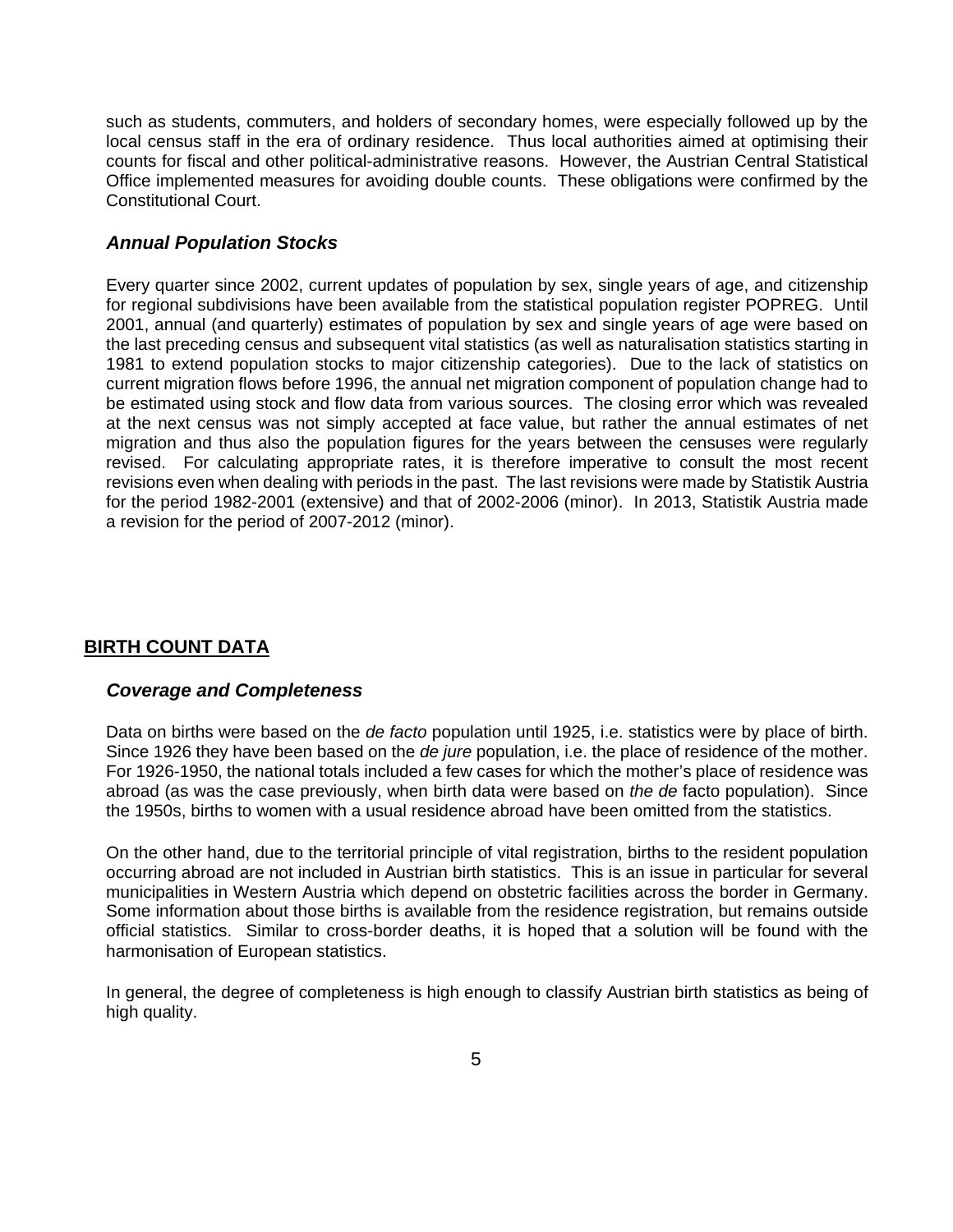**Definition of live birth** (see details in the documentation on Austria by Kryštof Zeman from the Human Fertility Database, [http://www.humanfertility.org\)](http://www.humanfertility.org/):

Different definitions of a live birth applied over the period 1951-2008, but these changes in definition had no appreciable influence on the number and the proportion of live births in the vital statistics and on their distribution by birth order.

Until December  $31^{st}$  1976 a child was recognised as live-born if it showed signs of breathing.

Between January 1<sup>st</sup> 1977 and December 31<sup>st</sup> 1994 a child was recognised as live-born if it registered a heartbeat or breathing or pulsation of the umbilical cord.

Since January  $1<sup>st</sup>$  1995 the World Health Organization's definition of a live birth has been used. A live birth refers to "the complete expulsion or extraction from the mother of a product of conception, irrespective of the duration of the pregnancy, which, after such separation, breathes or shows any other evidence of life—e.g. beating of the heart, pulsation of the umbilical cord or definite movement of voluntary muscles—whether or not the umbilical cord has been cut or the placenta is attached".

### **REVISION HISTORY**

#### *Changes with the September 2015 revision:*

Population counts for 2001 – 2010 were previously based on official postcensal estimates of census 2001. They were replaced by official intercensal estimates calculated after the release of 2011 census.

#### *Changes with the December 2017 revision:*

**Life tables:** All life tables have been recalculated using a modified methods protocol. The revised protocol (Version 6) includes two changes: 1) a more precise way to calculate a0, the mean age at death for children dying during the first year of life and 2) the use of birth-by-month data (where and when available) to more accurately estimate population exposures. These changes have been implemented simultaneously for ALL HMD series/countries. For more details about these changes, see the revised Methods Protocol (at http://v6.mortality.org/Public/Docs/MethodsProtocol.pdf), particularly section 7.1 on Period life tables and section 6 and Appendix E, on death rates. The life tables calculated under the prior methods (Version 5) remain available at v5.mortality.org but will not be further updated in the future.

### **ACKNOWLEDGEMENTS**

Thanks are given to Alexander Hanika, Helga De-Wild, Josef Kytir, Anita Höfner and Adelheid Bauer for their kind help and assistance in compiling the Austrian Data. We are grateful to Fiona Willis for her help with language editing.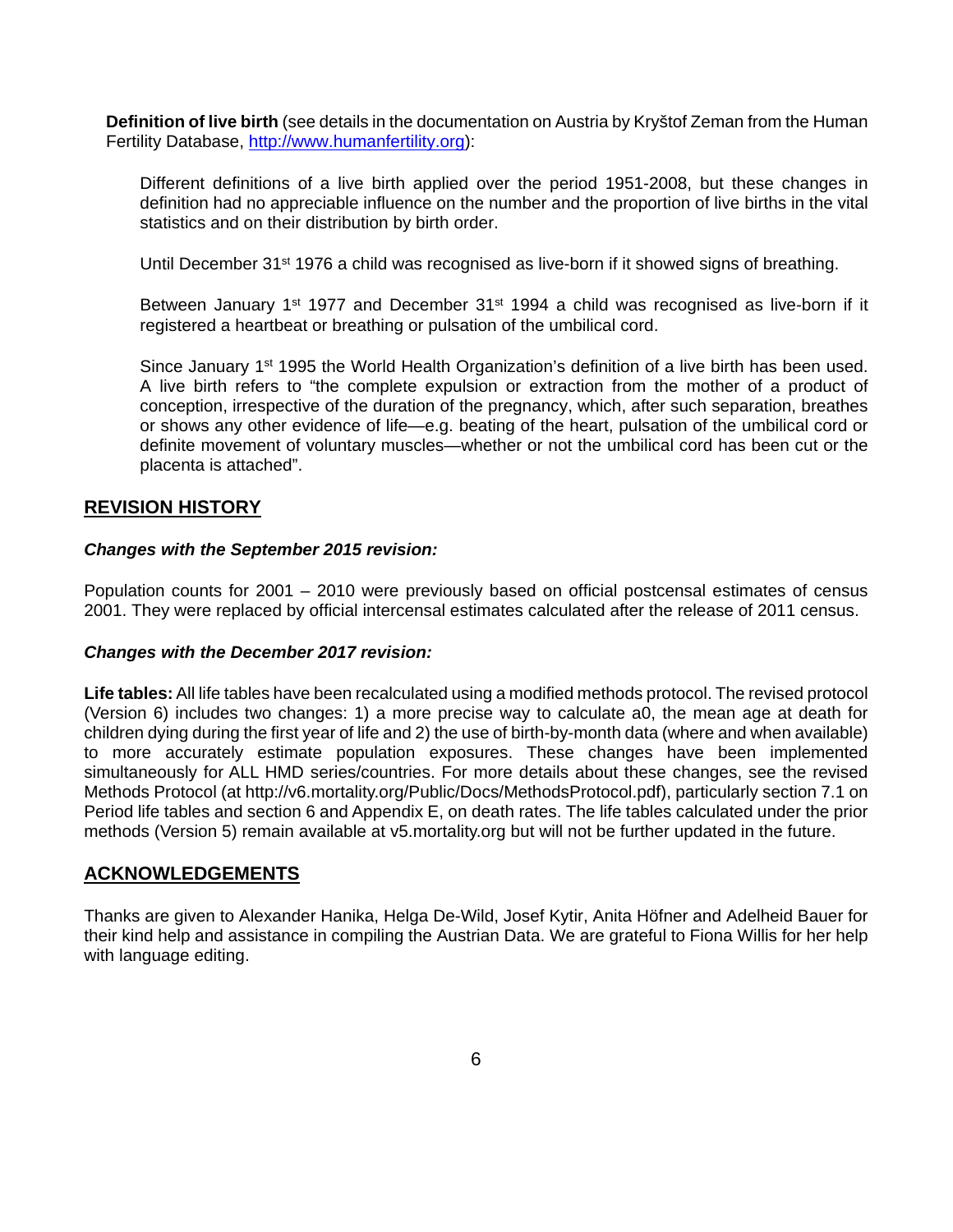### **REFERENCES**

Ediev, Dalkhat and Gisser, Richard (2007) "Reconstruction of historical series of life tables and of agesex structures for the Austrian population in the 19<sup>th</sup> and the first half of the 20<sup>th</sup> century" In: *Vienna Yearbook of Population Research*, pp. 327-355.

Festschrift 1979: "Geschichte und Ergebnisse der zentralen amtlichen Statistik in Österreich 1829-1979", Festschrift aus Anlass des 150-jährigen Bestehens der zentralen amtlichen Statistik in Österreich. Bearbeitet im Österreichischen Statistischen Zentralamt, Wien 1979. Beiträge zur österreichischen Statistik, herausgegeben vom Österreichischen Statistischen Zentralamt, Heft 550. Tabellenanhang, Heft 550A.

Findl, Peter (1979) "Mortalität und Lebenserwartung in den österreichischen Alpenländern im Zeitalter der Hochindustrialisierung (1868-1912)" In: Festschrift 1979, pp. 425-452.

Gisser, Richard (1979) "Daten zur Bevölkerungsentwicklung der österreichischen Alpenländer 1819- 1913" In: Festschrift 1979, pp. 403-424.

Gisser, Richard. (2000) *New Migration Flow Statistics in Austria (Methods, Problems and Outcomes)*. Working Paper for the Joint ECE/EUROSTAT Work Session on Migration Statistics, Geneva, 8-10 May 2000.

Ladstätter, Johann (1979) "Die Veränderung der Altersstruktur in Österreich seit 1869" In: Festschrift 1979, pp. 453-469.

Eurostat (2003) Demographic statistics: Definitions and methods of collection in 31 European Countries. Eurostat Working Papers. Population and Social conditions 3/2003/E/no 25, European Commission.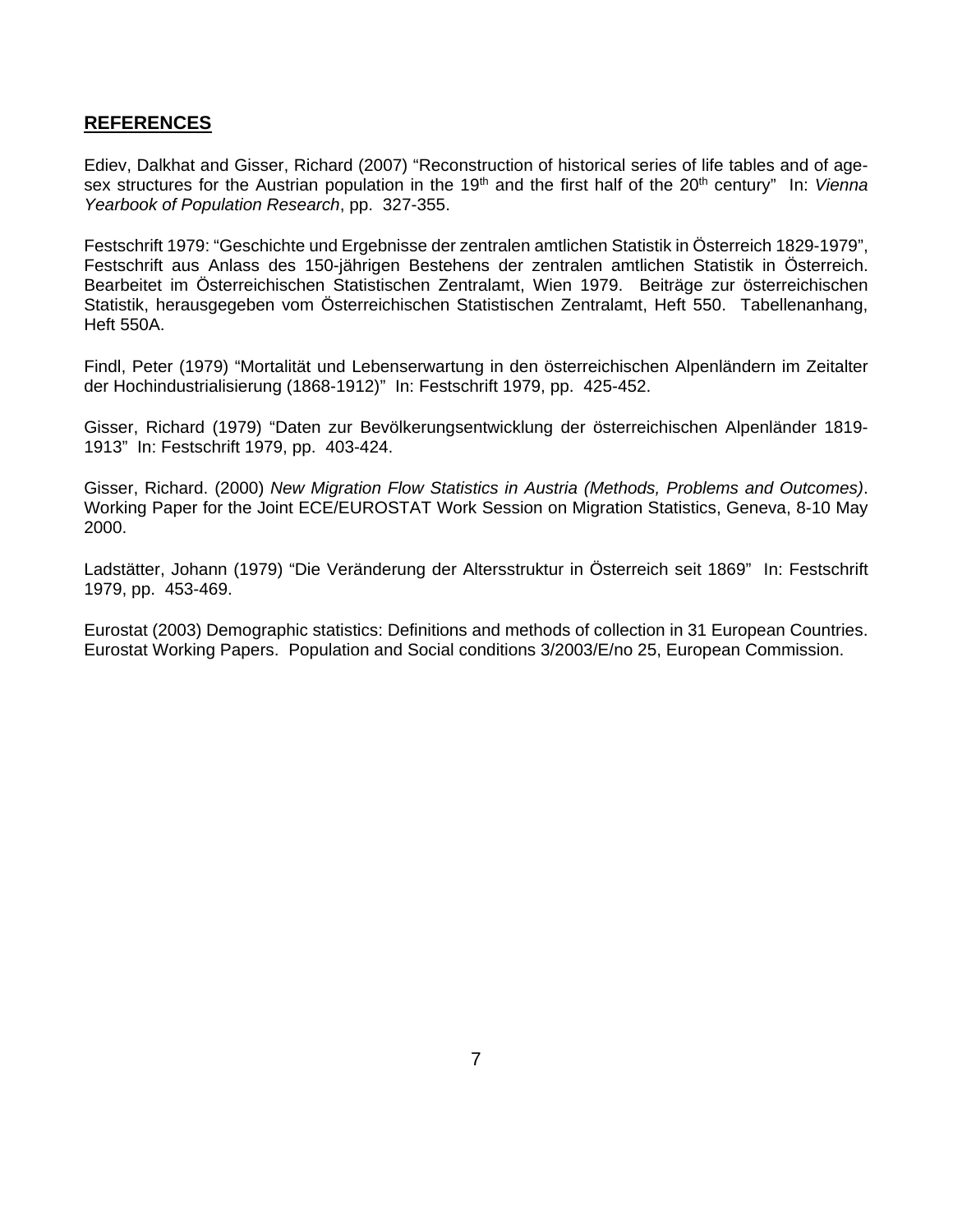# **APPENDIX I:**

# **DESCRIPTION OF THE ORIGINAL DATA USED FOR HMD CALCULATIONS**

## **DEATHS**

| <b>Period</b>    | <b>Type of Data</b>                                                     | <b>Age Grouping</b>                              | <b>Comments</b> | RefCode <sup>+</sup>              |
|------------------|-------------------------------------------------------------------------|--------------------------------------------------|-----------------|-----------------------------------|
| 1947-<br>1970    | Annual number of deaths by<br>age                                       | $0, 1, 2, 3, \ldots,$<br>$109+$                  |                 |                                   |
| 1970-<br>2014    | Annual number of deaths by<br>age and birth cohort (Lexis<br>triangles) | $0, 1, 2, 3, \ldots,$<br>maximum age<br>attained |                 | 1, 2, 9, 10,<br>11, 16, 17,<br>20 |
| $2015 -$<br>2019 | Annual number of deaths by<br>age and birth cohort (Lexis<br>triangles) | $0, 1, 2, 3, \ldots,$<br>maximum age<br>attained |                 | 24, 31                            |

# **POPULATION**

| <b>Period</b>    | <b>Type of Data</b>                                                    | <b>Age Grouping</b>                              | <b>Comments</b>                                                        | RefCode <sup>+</sup> |
|------------------|------------------------------------------------------------------------|--------------------------------------------------|------------------------------------------------------------------------|----------------------|
| 1947-<br>1951    | Annual population estimates<br>(as of July 1 <sup>st</sup> ) by age    | $0, 1, 2, 3, \ldots 95+$                         |                                                                        | 3                    |
| $1951 -$<br>1999 | Annual population estimates<br>(as of December $31st$ ) by age         | $0, 1, 2, 3, \ldots$ 95+                         | Estimates for 1981-2005 were<br>recalculated after the 2001<br>census. | 4                    |
| 2000-<br>2011    | Annual population estimates<br>(as of January 1 <sup>st</sup> ) by age | $0, 1, 2, 3, \ldots$ 100+                        |                                                                        | 21                   |
| $2012 -$<br>2014 | Annual population estimates<br>(as of January $1st$ ) by age           | $0, 1, 2, 3, \ldots$<br>maximum age<br>attained  |                                                                        | 22                   |
| $2015 -$<br>2020 | Annual population estimates<br>(as of January 1 <sup>st</sup> ) by age | $0, 1, 2, 3, \ldots,$<br>maximum age<br>attained |                                                                        | 23, 30               |